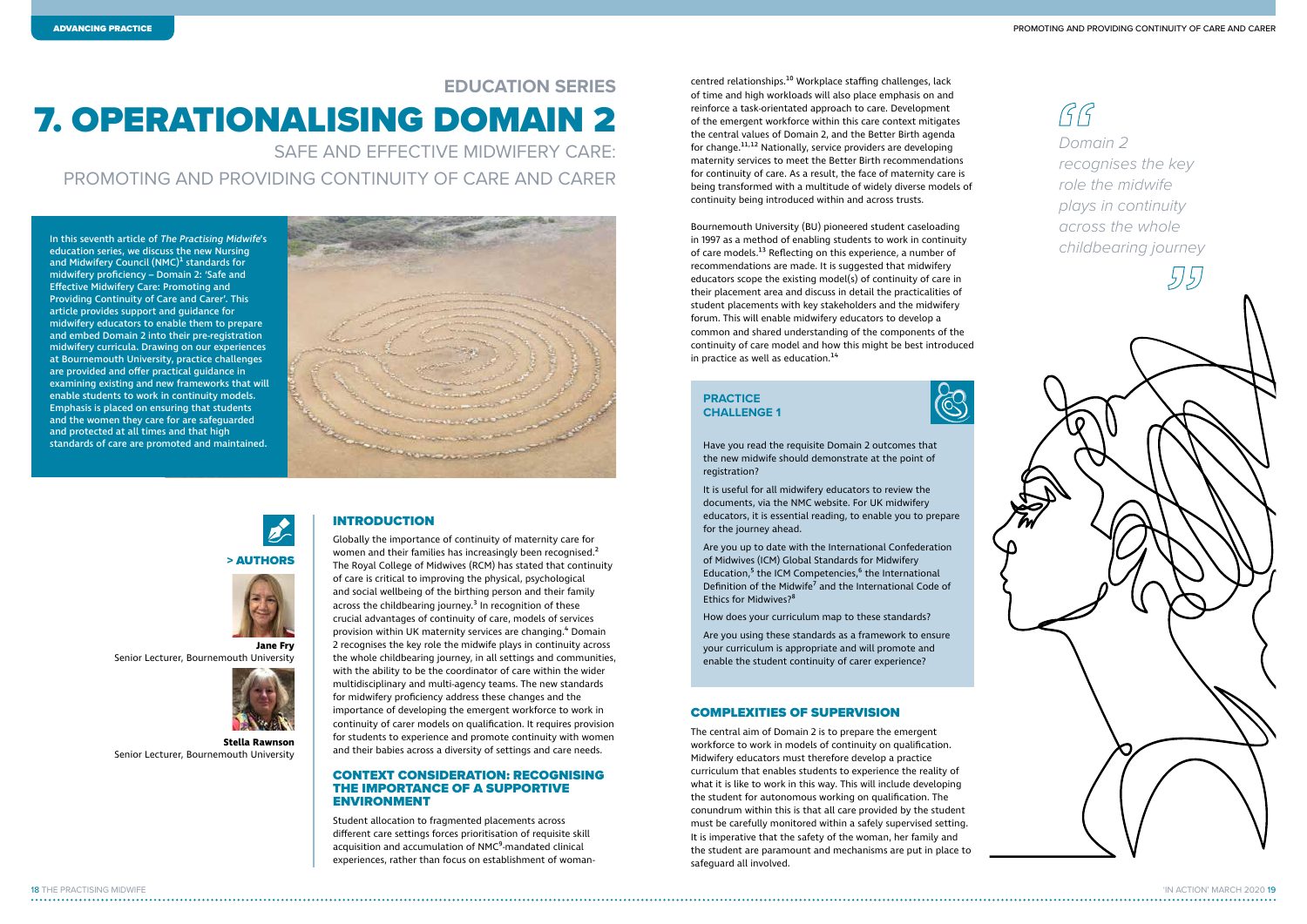

 $\mathcal{G} \mathcal{G}$ 

BU's longevity of experience has led to the implementation of a number of strategies to manage these challenges. Education around establishing and maintaining appropriate boundaries with women comprises a core component of the pre-continuity theoretical module of learning.<sup>15</sup> As part of this, women's stories developed via the data analysis of one of the author's doctoral work<sup>10</sup> are shared within a classroom activity for students to hear and analyse. Such practice can be a rich and powerful educational tool promoting reflective insight, and personal and professional development. Using innovative teaching methods such as participative theatre or simulation technology-based learning that enables students to engage in clinical situations within a safe environment through role play could also engender a more authentic and enriched learning experience.<sup>10</sup>

with professional boundaries; finding it difficult to differentiate between a friendship and a professional relationship.<sup>10,20,22-23</sup> Therefore safeguards need to be in place in practice as well as within education and carefully architected supervision is requisite to ensure both the student and women are protected.

At the outset of the continuity experience, women are given an information leaflet, which clearly sets out the boundaries, student role and what they can offer.<sup>14</sup> This clearly articulates the ground rules for the student/woman continuity partnership and is of primary importance in setting realistic expectations for women. At BU the concept of the tripartite meeting is integral to the management of the student continuity experience.<sup>14</sup> These meetings are convened as and when required and provide a forum for the student, supervising midwife and midwifery educator to discuss any issues or concerns that may have arisen and the development and implementation of an appropriate action plan. BU prides itself on its student-centred approach, which is emphasised through the link tutor role (which at BU is performed by the midwifery educator) within the practice placements' environments<sup>15</sup> and education around structures within practice that support pastoral care and support, such as the role of the Professional Midwifery Advocate.<sup>24</sup>

These concepts are embedded within a structured core theoretical module of education and assessment at BU, which students undertake prior to commencing the continuity of care experience.<sup>15</sup> If students are referred for re-submission of the module written assessment, which integrates both theory and practice, their continuity of care experience is delayed until its successful completion. This is because the assessment requires students to demonstrate their understanding and assimilation of principles essential to safe practice during the experience and their role and responsibilities in this. A further pre-requisite to the experience is the requirement for students to set up and attend a preparatory tripartite planning meeting with their supervising midwife and a midwifery educator.<sup>15</sup> The purpose of the meeting is to discuss plans and practical details regarding the student's proposed continuity experience, clarify roles and responsibilities and negotiate and agree ground rules for the experience. To assist midwives, student midwives and midwifery educators in this, a protocol has been developed, which sets out the underpinning principles, curricula expectations and process for the learning experience.

 $GG$ *Using innovative teaching methods enables students to engage in clinical situations within a safe environment*

# 515)



## PARTNERSHIP WORKING

The ability to see women as individuals with unique needs and contexts and work in partnership with women to facilitate collaborative care provision is central to the 'enabling professionalism' agenda.<sup>16</sup> Midwifery students learn the art of midwifery in the clinical environment, and compassionate person-centred care is central within this.17 Evidence suggests that continuity of carer learning experiences help students to develop a woman-centred philosophy<sup>10,18-19</sup> and then enables them to embed these values within their personal practice.10,18,20 Maintaining professional boundaries while developing therapeutic relationships with women can be challenging for students new to working within a continuity of carer model.<sup>10,20-21</sup> The importance of setting boundaries and realistic expectations for the woman as well as the student within the continuity of care relationship is imperative. Midwifery educators must consider how they will prepare students for the experience in a way that is both authentic and realistic. Evidence demonstrates that students struggle

# **PRACTICE CHALLENGE 2**



Are you aware of how your local partnership hospital plans to meet Better Births continuity of carer requirements?

How will student placements allocation be affected as a result of these changes in service provision?

In the new models of care, how will students be mentored and supported to achieve the requirements of Domain 2?

Will the models of service provision enable students to experience continuity within the diversity of settings set out in Domain 2, for example, supporting birthing people with different social and health needs and provision of care within a variety of settings?

# **PRACTICE CHALLENGE 3**



Exactly how will students be directly or indirectly supervised while providing continuity of care?

How will women and their families be informed and their consent to be paired with a student during their continuity of care experience be achieved?

How will the care the student provides be reviewed, documented (in a way that complies with the Data Protection Act) and agreed?

How will the student be safeguarded within your institution? Do you have a lone worker policy?

How will the student be supported to access and comply with the local hospitals' lone worker policies?

 *Continuity of carer learning experiences help students to develop a woman-centred philosophy*

515